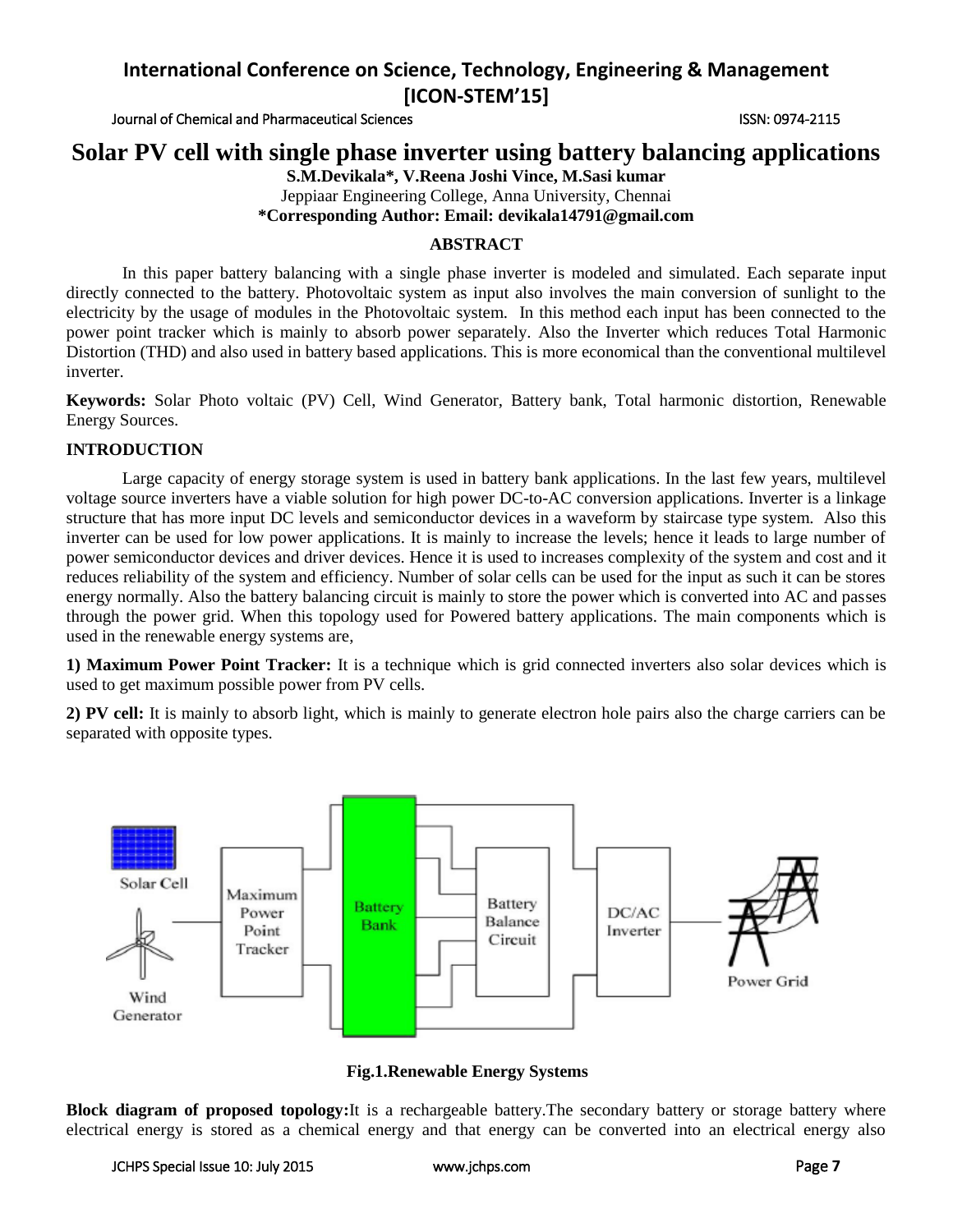## Journal of Chemical and Pharmaceutical Sciences **ISSN: 0974-2115** ISSN: 0974-2115

electrical source is called a battery charging. When the conversion of one particular energy to another energy with external load is known as secondary battery charging.



**Fig.2.Block diagram of proposed system**



**Fig.3.Lead Acid Storage Cell**

When battery charging, the current has been passed through the chemical changes which occurs inside of the battery. Hence it absorbs energy for the formation of that, when the particular external load is connected to the battery and reverse direction takes place for the chemical changes.When the lead acid battery is dipping with the plate of lead peroxide and the plate of sponge with dilute sulphuric acid.When the +ve hydrogen ions and also the sulphate ions (negative). The PbO is reacting with the  $H_2SO_4$  AND pbso<sub>4</sub> and  $H_2O$ 

 $Pbo<sub>2</sub>+2H$   $Pbo+H<sub>2</sub>O$ 

 $Pbo+H_2SO_4$   $\quad$  Pb  $SO_4$  +H<sub>2</sub>O The Total reaction takes place as,

 $PbO_{2+}H_{2}SO_{4}+2H$   $\_\}PbSo_{4}+2H_{2}O$ 

When the battery has individual cells with different level of state of charge. Sometimes battery distribution is distinguished. Battery capacity is only limited by the weakest cell. Balancing is either active or passive depend upon the technology.

| <b>Table.I.Operating Region Conditions</b> |                                         |                                     |            |     |            |             |  |
|--------------------------------------------|-----------------------------------------|-------------------------------------|------------|-----|------------|-------------|--|
| <b>Function</b>                            | <b>Parameter</b>                        | <b>Conditions</b>                   | <b>MIN</b> | TYP | <b>MAX</b> | <b>UNIT</b> |  |
| V <sub>REGION</sub>                        | Supply voltage                          | No operating restrictions           | 2.9        |     | 4.8        |             |  |
| $C_{\text{REGION}}$                        | Capacitor between<br>VDS and LDO        | Normal capacitor value<br>inialized |            | 0.8 |            | $\mu$ F     |  |
| $\mathbf{I}_{\mathrm{CC}}$                 | <b>Operating Normal</b><br>mode current | Normal Gas Gauge                    |            |     | 140        | μA          |  |

# **MATERIALS AND METHODS**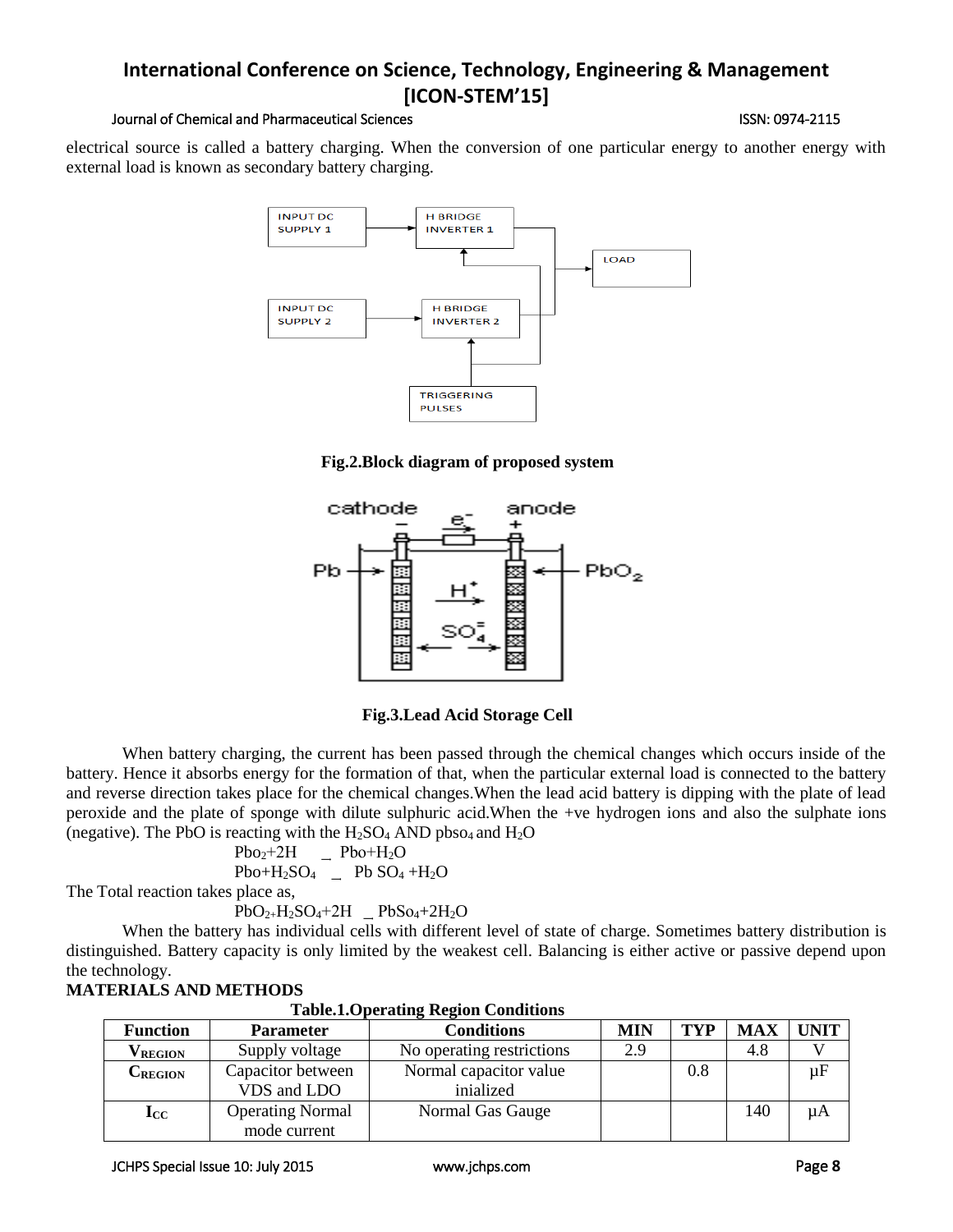| Table.2. Temperature according to the Battery |                          |                         |  |  |  |  |
|-----------------------------------------------|--------------------------|-------------------------|--|--|--|--|
| <b>Temp of battery</b>                        | <b>12Voltage Battery</b> | <b>6Voltage Battery</b> |  |  |  |  |
| $71^0$ F                                      | 8.621                    | 4.89                    |  |  |  |  |
| 62 $^0$ F                                     | 8.511                    | 4.72                    |  |  |  |  |
| $56^0\mathrm{F}$                              | 8.440                    | 4.50                    |  |  |  |  |
| $0^0\mathrm{F}$                               | 7.567                    | 4.26                    |  |  |  |  |

### Journal of Chemical and Pharmaceutical Sciences ISSN: 0974-2115

## **Simulationresults:**









# **Fig.6.Output voltage Fig.7.Output Current**

By fundamental frequency the high voltage switches are operates, it increases the conduction loss. By this manner, it disturbing the switches and increases its total losses. For m level inverter, the alternative phase opposition deposition need m-1 carrier signals that has to be disposed phase with each other by 180 degree angle. In bipolar operation mode, the signals are displaced phase by 180 degree that for upper half and lower half having two values. Each generated carrier wave has same amplitude and frequency.

## **CONCLUSION**

When the input of the Photovoltaic Cell stores energy in the battery bank also single phase inverter with battery balancing has been proved successful. When the each individual input has been directly connected to the battery. According to the batteries the combination of batteries can be controlled also voltage as to implement for the balancing battery function. This is the main advantage of this paper than the conventional method. The proposed Topology working principle is to be explained with mathematical calculations of the output voltage, voltage stress of the switches, source current and power losses of the switches. Hence the lead battery cell has to produces energy and the inverter has been produces output for the battery based applications.